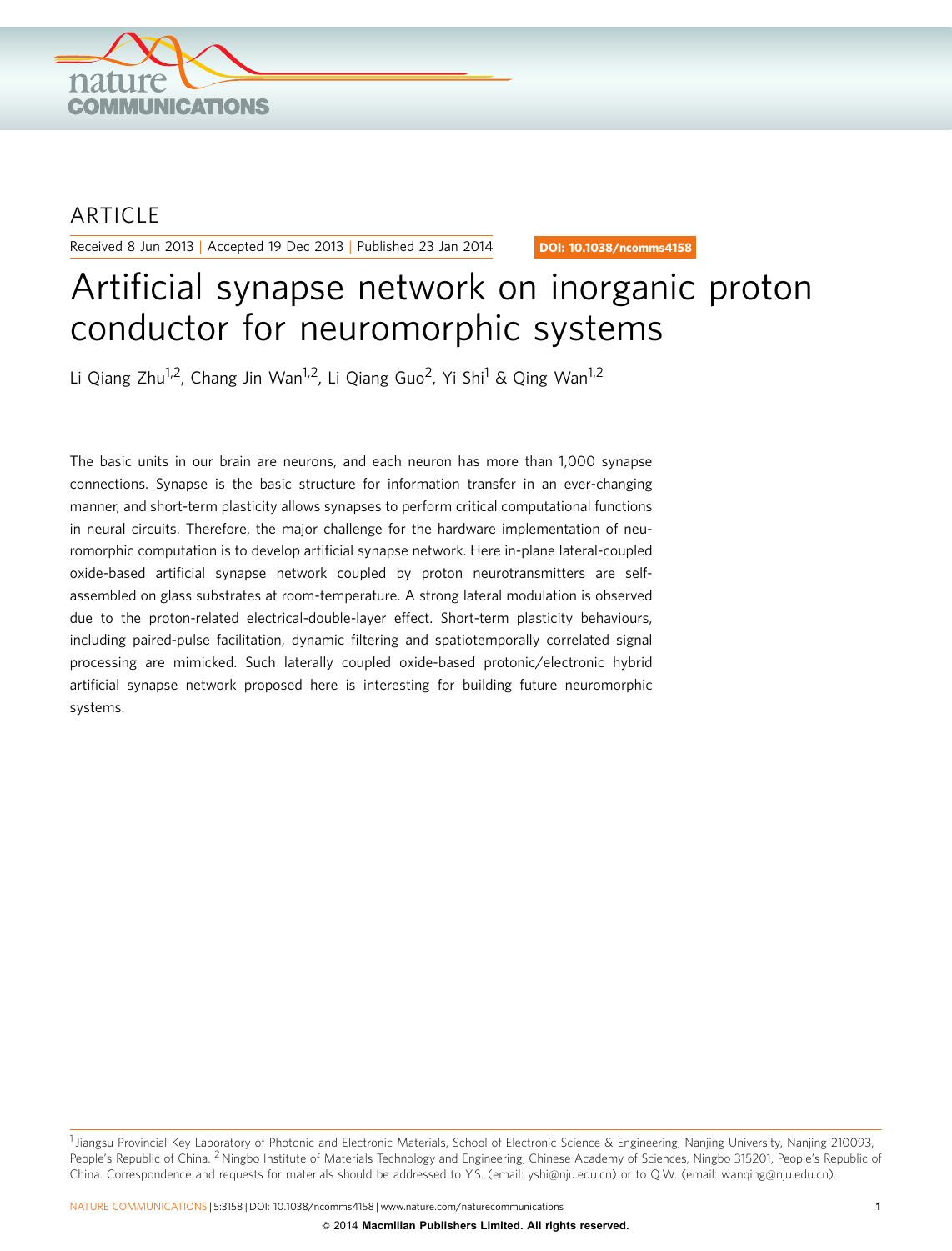uman beings could easily recognize various objects and make sense out of a large amount of visual information in a complex, real world environment through a complicated computation, which is more robust, plastic and fault-tolerant than any current digital computer. Synapses dominate the architecture of the brain and are responsible for the massive parallelism, structural plasticity and robustness<sup>[1](#page-6-0)</sup>. Synapses are the connections between the neuron circuits, and each neuron has more than 1,000 synapse connections with other neurons. As a measurement of synapse efficacy in establishing the connection between presynaptic and postsynaptic neurons, synaptic strength or synaptic weight can be precisely adjusted by the concentrations of ionic species (for example,  $Ca^{2+}$ , Na<sup>+</sup>, and K<sup>+</sup> and so on)<sup>2–4</sup> Realization of physical devices with synaptic functions is of great importance for hardware implementation of the neuromorphic computation system. In the beginning, synaptic functions were emulated by complementary metal oxide semiconductor (CMOS) neuromorphic circuits, but such CMOS circuits consumed substantially more energy than a biological synapse, and it is hard to scale up the circuits to a size comparable with the brain<sup>5</sup>. Recently, resistive switching memory, memristors or atomic switch has been investigated in biologically inspired neuromorphic circuits<sup>6–11</sup>. Important synaptic learning rules such as spike-timing-dependent plasticity (STDP) and short-term memory to long-term memory transition have been demonstrated. In these nanoscale ionic/ electronic hybrid two-terminal artificial synapses, ionic migrant/ diffusion, formation of conducting filament and electrochemical reactions are very prevalent for mimicking the neural activities<sup>7,10</sup>.

In biologic systems, the dendrites of a single neuron can contain hundreds to thousands of spines that typically receive inputs from synapses of  $axons<sup>12</sup>$  $axons<sup>12</sup>$  $axons<sup>12</sup>$ . The dendrite spine synapses not only provide an anatomical substrate for memory storage and synaptic transmission but also serve to increase the number of possible contacts between neurons. Recently, three-terminal transistors with tunable channel conductivities have been proposed for synaptic functions emulation<sup>13–17</sup>. In such synaptic transistors, voltage pulses applied on the gate electrodes are usually regarded as the presynaptic spikes or external stimuli. The channel conductance is usually regarded as synaptic weight. Then, such synaptic transistors are similar to the dendrite synapses in biologic systems. Chen et al.<sup>[16](#page-6-0)</sup> proposed an ionic/electronic hybrid synaptic transistor by integrating an RbAg4I5 ionic conductor layer and an ion-doped MEH-PPV conjugated polymer layer into the gate dielectrics. Essential synaptic dynamic functions, such as excitatory postsynaptic current (EPSC) and STDP, were successfully mimicked. More recently, oxide-based synaptic transistors gated by nanogranular  $SiO<sub>2</sub>$ -based proton conductor films were proposed by our group, and short-term memory to long-term memory transition behaviours were mimicked<sup>18</sup>.

For a conventional field-effect transistor, a bottom-gate or a top-gate configuration is always adopted. Figure 1a shows a schematic image of a bottom-gate transistor, where the gate electrode is buried below the gate dielectric and the semiconductor channel.<sup>19,20</sup>. In such structure, the gate bias is coupled to the semiconductor channel through the dielectric directly. Recently, oxide-based protonic/electronic hybrid transistors with in-plane-gate configuration were invented by our  $group^{21-24}$ . As shown in Fig. 1b, proton-conducting films, such as  $SiO<sub>2</sub>$ -based nanogranular films and chitosan films, were used as the gate dielectrics. Voltage applied on the in-plane-gate is coupled to the common bottom conductive layer first, and then is coupled to the channel layer, that is, the gate bias will be coupled to the channel through two gate capacitors in series.

In this communication, a new type of transistor is proposed based on the proton-related lateral coupling effect. As shown in



Figure 1 | Schematic images of transistors with different structures. (a) A traditional field-effect transistor with a bottom-gate structure. (b) An in-plane-gate transistor with a bottom conductive layer. (c) A laterally-coupled IZO transistor proposed in this work. (d) An IZO-based artificial synapse with two in-plane pre-synaptic inputs. Two in-plane gates are regarded as the presynaptic input terminals, and the self-assembled IZO channel with source/drain is regarded as the postsynaptic output terminal.

Fig. 1c, no bottom conductive layer is needed, and the gate voltage can be directly coupled to the semiconductor channel laterally by only one lateral electric-double-layer (EDL) capacitor. The indium-zinc-oxide (IZO)-based protonic/electronic hybrid transistors are self-assembled on phosphorus (P)-doped nanogranular  $SiO<sub>2</sub>$  proton conductive films at room temperature. Thanks to such proton-related lateral coupling effect, artificial synaptic transistor and synaptic network can be proposed, as shown in Fig. 1d. Paired-pulse facilitation (PPF), dynamic filter for information transmission and spatiotemporally correlated signal processing of biological synapse are mimicked. Such synaptic transistor network on proton conducting electrolyte film is interesting for synaptic electronics and neuromorphic systems.

# Results

Microstructure and electrical properties of  $SiO<sub>2</sub>$  films. [Figure 2a](#page-2-0) shows a cross-sectional scanning electron microscopy (SEM) image of the P-doped  $SiO<sub>2</sub>$  electrolyte films on a Si (100) substrate at room temperature. Microstructure with nanopores is observed. The thickness of the nanogranular  $SiO<sub>2</sub>$  films is estimated to  $be \sim 820$  nm. [Figure 2b](#page-2-0) illustrates a high-resolution transmission electron microscope (TEM) image of the P-doped  $SiO<sub>2</sub>$  film deposited on TEM Cu grid at room temperature. Nanogranular  $SiO<sub>2</sub>$  with the size in tens of nanometre is observed. The size of the gap among the  $SiO<sub>2</sub>$  nanoparticles is  $\sim$  2.0 nm to 5.0 nm. Therefore, high-density nanopores are formed in the electrolyte films, which provide effective channels for proton migration.

Frequency-dependent specific capacitances of the P-doped nanogranular  $SiO<sub>2</sub>$  films were measured with a vertical IZO/ $SiO<sub>2</sub>$ electrolyte/indium-tin-oxide (ITO) sandwich structure [\(Fig. 3a](#page-2-0)). As shown in [Fig. 3b](#page-2-0), a large EDL capacitance  $> 0.5 \mu$ Fcm<sup>-2</sup> can be obtained when the frequency is lower than  $10^5$  Hz. Such behaviors are quite similar to that measured from the ion-liquid dielectrics<sup>25</sup>. The capacitance curve is also measured with an inplane structure of  $IZO/SiO<sub>2</sub>$  electrolyte/IZO [\(Fig. 3c\)](#page-2-0). As shown in [Fig. 3d](#page-2-0), a maximum specific capacitance of  $\sim$  3.0  $\mu$ Fcm  $^{-2}$  is measured at 1.0 Hz, which is due to the electric-double-layer (EDL) formation at the  $SiO<sub>2</sub>$  electrolyte/IZO electrode interface. Proton conductivity of the nanogranular P-doped  $SiO<sub>2</sub>$  film was estimated to be  $\sim 10^{-4}$  Scm<sup>-1</sup> at room temperature<sup>[24](#page-6-0)</sup>. High proton conductivity is due to the sequence of proton hopping between hydroxyl groups and water molecules under applied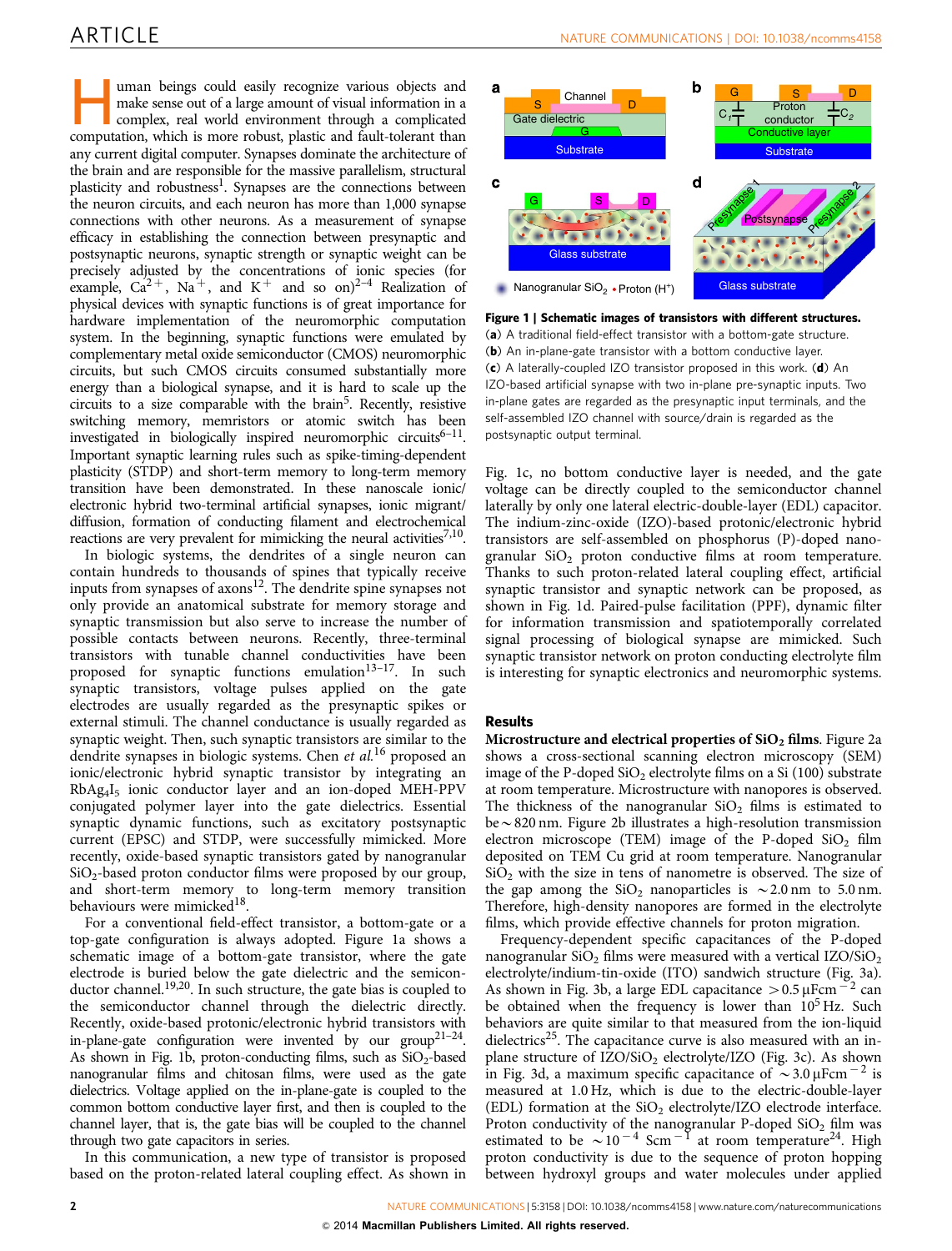<span id="page-2-0"></span>

Figure 2 | Microstructure of the P-doped  $SiO<sub>2</sub>$  films. (a) The crosssectional SEM image of the P-doped nanogranular  $SiO<sub>2</sub>$  electrolyte films. (Scale bar: 500 nm). (b) High-resolution TEM image of the P-doped  $SiO<sub>2</sub>$ electrolyte films on TEM Cu grid (Scale bar: 40 nm).



Figure 3 | Frequency-dependent specific capacitance. (a) A vertical sandwich structure of  $IZO/SiO<sub>2</sub>$  electrolyte/ITO. (b) Frequency-dependent specific capacitance of the P-doped  $SiO<sub>2</sub>$  electrolyte films using a vertical structure. (c) An in-plane structure of  $IZO/SiO<sub>2</sub>$  electrolyte/IZO. (d) Frequency-dependent specific capacitance of the P-doped  $SiO<sub>2</sub>$ electrolyte films with an in-plane structure.

electric field<sup>[24,26,27](#page-6-0)</sup>. Accumulation of protons at the interface of SiO2 electrolyte/IZO electrode will result in a large EDL capacitance and a strong lateral electrostatic coupling, which is meaningful for building artificial synaptic network<sup>28-30</sup>. The distance between the two IZO electrodes is  $\sim$  300 µm. Hence, the time for proton migration to the  $SiO<sub>2</sub>$  electrolyte/IZO electrode interface is long, and the up-limit frequency of EDL response is low ( $\sim$  60 Hz). When the frequency is higher than this up-limit frequency, the measured capacitance will reduce rapidly.

Laterally-coupled IZO transistor. Figure 4a shows the schematic image of the laterally coupled IZO transistor fabricated by a one shadow mask method. When the distance between two patterns ( $D1$ ) is  $80 \mu m$ , a thin IZO channel could be self-assembled between the IZO patterns due to the reflections of IZO nanoparticles at the mask edge and the dimensional extension of the nanoparticles with a low incident angle. When the distance between two patterns  $(D2)$  is 300  $\mu$ m, isolated IZO patterns can be obtained. The detail fabrication process could be found in Methods.

The conductance of the self-assembled IZO channel between two patterned IZO films (source and drain electrodes) can be



Figure 4 | Electrical performance of laterally coupled IZO transistor. (a) Schematic image of the self-assembled laterally coupled IZO transistor fabricated by one shadow mask method.  $D1 = 80 \,\mu\text{m}$ ,  $D2 = 300 \,\mu\text{m}$ . (b) Transfer curve of the laterally-coupled IZO transistor measured at  $V_{ds}$  = 1.0 V. (c) The leakage current of the SiO<sub>2</sub> electrolyte films. (d) Output curve of the laterally coupled IZO transistor.

effectively modulated by another in-plane IZO pattern (gate electrode). Transfer curve  $(I_{ds}$  vs  $V_{gs}$ ) of such device with a channel thickness of  $\sim$  20 nm was measured with a constant  $V_{ds}$ of 1.0 V, as shown in Fig. 4b. The gate voltage was swept from  $-1.0 \,$ V to  $1.0 \,$ V and then back, and a clear anticlockwise hysteresis loop was observed, which is likely due to the existence of mobile protons in the nanogranular P-doped  $SiO<sub>2</sub>$  electrolyte<sup>31,32</sup>. The drain current on/off ratio is estimated to be  $\sim 10^6$ . The leakage current of the  $SiO<sub>2</sub>$  electrolyte is measured to be less than 0.4 nA in the voltage range from  $-1.5V$  to 1.5 V, as shown in Fig. 4c. Figure 4d shows a typical output curve of the laterally coupled transistor. At low  $V_{ds}$ , drain current increases linearly with drain voltage, indicating that the device has a good ohmic contact. At higher  $V_{ds}$ , the drain current gradually approaches to a saturated value. Such results indicate that the proposed device is a typical laterally coupled field-effect transistor.

Synaptic functions simulated on IZO synaptic transistor. [Figure 5a](#page-3-0) shows a simplified biological dendritic synapse. Synapse is the connection between two neurons in the brain, which permits a neuron to pass an electrical or chemical signal to another neuron $33$ . When the in-plane gate is used as the presynaptic input terminal and the self-assembled IZO channel with source/drain electrodes is used as the postsynaptic output terminal, then an artificial synaptic transistor is proposed, as shown in [Fig. 5b.](#page-3-0) A presynaptic spike applied on the in-plane-gate will trigger an excitatory post-synaptic current (EPCS) in IZO channel. [Figure 5c](#page-3-0) shows a typical EPSC of the synaptic transistor with a channel thickness of  $\sim$  12 nm triggered by a presynaptic spike (0.3 V, 10 ms). A  $V_{ds}$  of 0.5 V is applied between source and drain electrode for channel EPSC measurement. The EPSC reaches a peak value of  $\sim$ 13 nA at the end of the spike and gradually decays back to the resting current ( $\sim$  5.0 nA) in  $\sim$  500 ms. Such EPSC behaviour is quite similar to an EPSC process in a biological excitatory synapse<sup>[34](#page-6-0)</sup>. The energy dissipation of single spike event is estimated to be  $\sim$  45 pJ, which is lower than that of the artificial synapse based on conventional CMOS circuit<sup>[35](#page-6-0)</sup> and is comparable to the energy dissipation of the reported hardware-based artificial synapse<sup>8,9,15</sup>. At present, the channel width of our synaptic transistors is large ( $\sim$ 1 mm), and it can be scaled down to submicrometer scale by a photolithography method.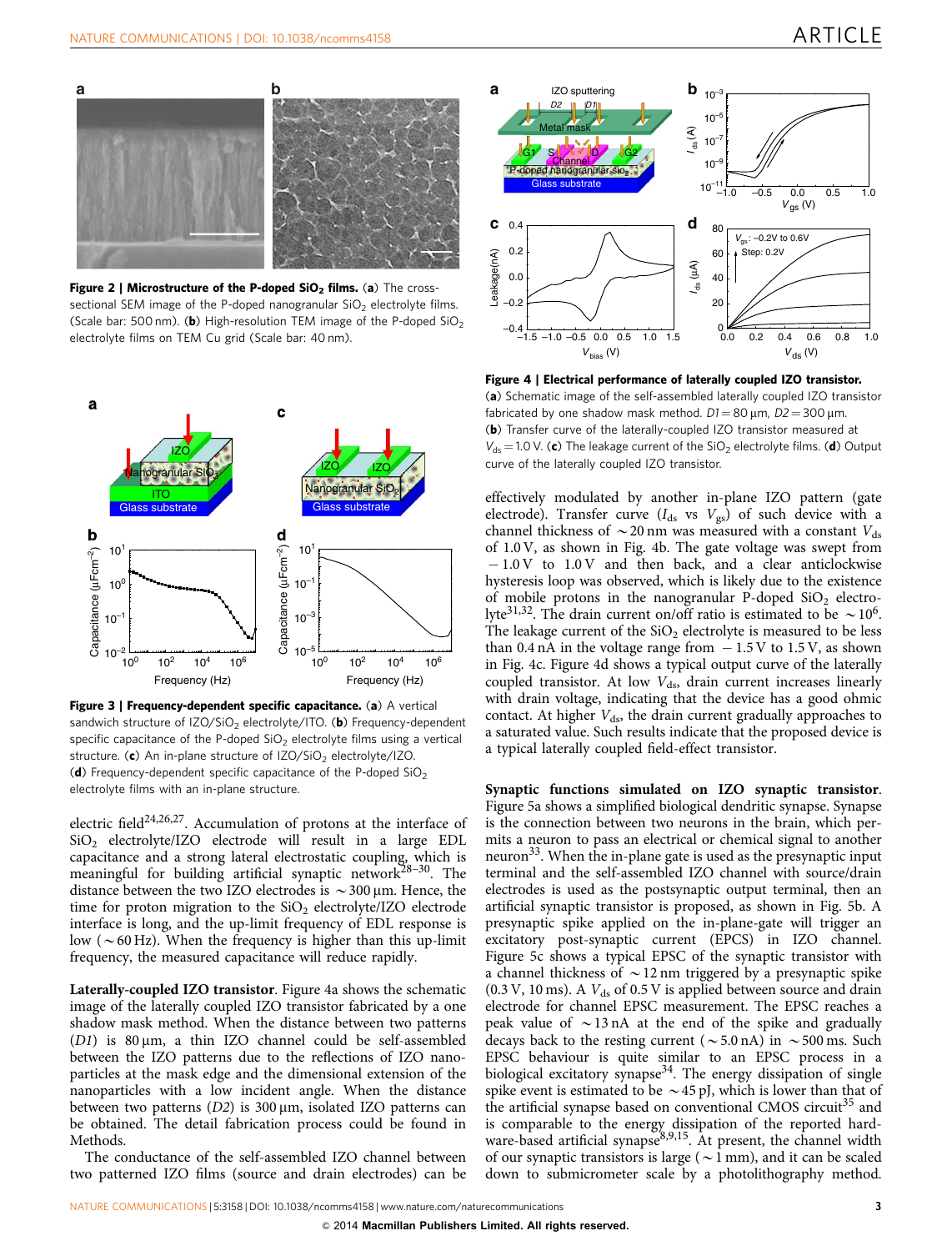<span id="page-3-0"></span>Such scaling can further reduce the energy dissipation. Lowvoltage and low-energy dissipation down to 1.0 pJ per spike is the aim for neuromorphic system application. Moreover, the energy dissipation per spike can also be reduced to  $\sim$  1.0 pJ level or even sub-pJ level if the spike duration can be reduced to sub-ms level. Here, the spike duration-dependent excitatory post-synaptic currents (EPSCs) are also studied, as shown in Fig. 5d. The measured EPSC peak values increase from  $\sim$  13 nA to  $\sim$  29 nA for spike duration ranges from 10 ms–2,000 ms, respectively. Interestingly, the EPSC peak value increases almost linearly within a small spike duration range below  $\sim$  300 ms, but it will get saturated when the spike duration is above  $\sim$  300 ms.

The migration of protons in the nanogranular P-doped  $SiO<sub>2</sub>$ film plays an important role for EPSC triggering. When a positive presynaptic spike is applied on the in-plane IZO gate, protons will migrate and accumulate at the  $SiO<sub>2</sub>/IZO$  channel interface, and a postsynaptic current can be measured if a small drain voltage is applied. More and more protons will migrate to the  $SiO<sub>2</sub>$ electrolyte/IZO channel interface when the spike duration time is increased. Hence, an increased EPSC can be obtained. However, there are only limited activated protons within the nanogranular  $SiO<sub>2</sub>$  matrix. Therefore, the measured EPSC in the IZO channel will become saturated at a certain spike duration time. When the spike is finished, protons will gradually drift back to their equilibrium positions. Correspondingly, the measured current in the self-assembled IZO channel will decrease gradually back to the resting current. Such proton migration-induced EPSC



Figure 5 | Excitatory post-synaptic current. (a) Schematic image of a biological synapse. (b) Schematic diagram of a laterally coupled IZO synaptic transistor with two in-plane gates. (c) EPSC triggered by a presynaptic spike (0.3 V, 10 ms). EPSC is measured with a  $V_{ds}$  of 0.5 V. (d) Spike duration-dependent EPSC, the amplitude of the spike is 0.3 V. (e) EPSC decay behaviour fitted by the stretched exponential function. (f) Energy dissipation per spike modulated by the second in-plane gate. EPSC is triggered by a presynaptic spike (0.3 V, 10 ms) and measured with a  $V_{ds}$  of 0.5 V.

behaviour can be explained with the stretched exponential model and the decay of EPSC could be fitted by a stretched exponential function  $(SEF)^{8,36}$  $(SEF)^{8,36}$  $(SEF)^{8,36}$ :

$$
I = (I_0 - I_\infty) \exp\left[-\left(\frac{t - t_0}{\tau}\right)^\beta\right] + I_\infty \tag{1}
$$

where  $\tau$  is the retention time,  $t_0$  is the time when the presynaptic villa fields spike finished,  $I_0$  is the triggered EPSC at the end of the presynaptic spike,  $I_{\infty}$  is the final value of the decay current and  $\beta$ is the stretch index ranging between 0 and 1. A good fitting curve of the decay of EPSC triggered by presynaptic spike (0.3 V, 10 ms) is obtained, as shown in Fig. 5e.  $\tau$  is estimated to be  $\sim$  25 ms, which means that the feature time of the protons migration is  $\sim$  25 ms.

To investigate the influence of voltage applied on the second in-plane-gate to the energy dissipation per spike of the synaptic transistor, synaptic transistor with dual in-plane-gate configuration is used to measure the spike-triggered EPSC. A presynaptic spike (0.3 V, 10 ms) is applied on one in-plane gate electrode, and a constant  $V_{ds}$  of 0.5 V is used to measure the EPSC. Figure 5f shows the energy dissipation per spike modulated by the voltage applied on the second in-plane gate. When there is no bias on the second in-plane-gate (G), the energy dissipation per spike for the synaptic transistors with a channel thickness of 20 nm is  $\sim$  1.4 nJ. When the voltage applied on the second in-plane-gate (G) is changed from  $0 \text{ V}$  to  $-0.7 \text{ V}$  gradually, the energy dissipation gradually reduces from  $\sim$  1.4 nJ to  $\sim$  15 pJ.

Short-term synaptic plasticity is widely believed to play an important role in synaptic computations and information processing. PPF is a phenomenon in which EPSC evoked by the spike is increased when the second spike closely follows a previous spike $37$ . PPF is thus a form of short-term synaptic plasticity and was reported to be important for decode temporal information in the biological system<sup>[38](#page-6-0)</sup>. Such PPF behaviour can also be mimicked in our synaptic transistor. Figure 6a shows a schematic image of the excitatory postsynaptic current (EPSC) triggered by a pair of temporally correlated presynaptic spikes in a laterally coupled IZO-based synaptic transistor. Two consecutive presynaptic spikes (0.3 V, 10 ms) are applied on the presynapse (IZO gate) input in close succession. The inter-spike interval  $(\Delta t_{pre})$  ranges between 30 ms and 1,500 ms. The responses of the postsynaptic output (IZO channel) are



Figure 6 | PPF behaviors. (a) Schematic image of the excitatory postsynaptic current (EPSC). (b) A pair of presynaptic spikes and the EPSC triggered by two spikes with an inter-spike interval time of 200 ms. A1 and A2 represent the amplitudes of the first and second EPSCs, respectively. (c) PPF index, defined as the ratio of  $A2/A1$ , plotted as a function of interspike interval,  $\Delta t_{pre}$ , between the two consecutive pre-synaptic spikes.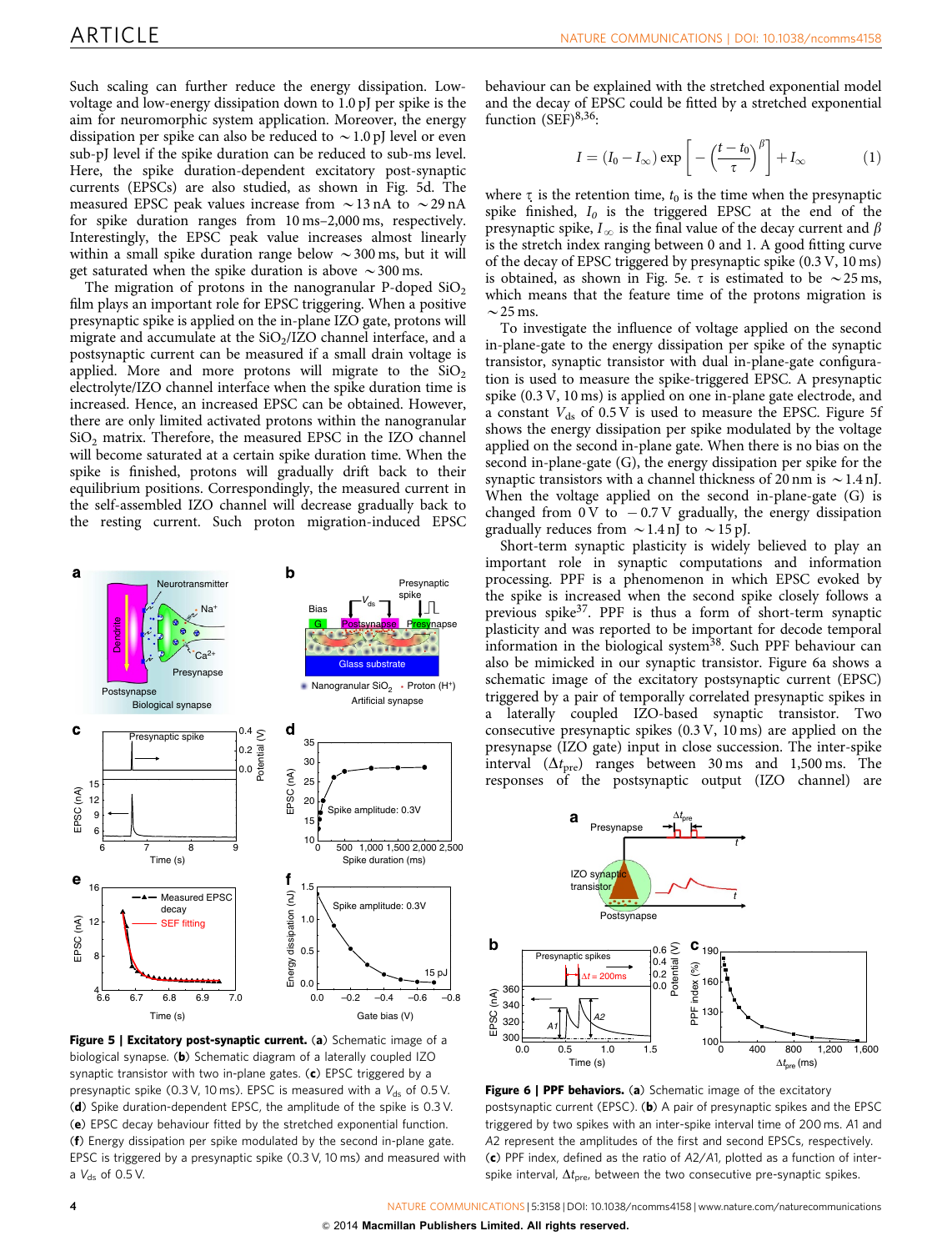measured in terms of EPSC at a constant  $V_{ds}$  of 0.5 V. [Figure 6b](#page-3-0) shows the EPSC triggered by the two successive presynaptic spikes with  $\Delta t_{\text{pre}} = 200$  ms. The peak value of the EPSC triggered by the second presynaptic spike is larger than that by the first presynaptic spike. The PPF index, defined as the ratio of the amplitudes between the second EPSC (A2) and the first EPSC (A1), is plotted as a function of  $\Delta t$ <sub>pre</sub> in [Fig. 6c.](#page-3-0) A maximum PPF index value of  $\sim$  180% is obtained at  $\Delta t_{\rm pre}$  = 30 ms. When  $\Delta t_{\rm pre}$ increases, PPF index value decreases gradually. At the end of the first spike, protons accumulated at the  $SiO<sub>2</sub>/IZO$  channel interface will drift gradually back to their equilibrium position due to the concentration gradient. If the second spike is applied after the first spike with a small inter-spike interval, protons triggered by the first spike still partially reside near the IZO channel. Thus, protons triggered by the second spike are augmented, which induces the PPF and short-term memory in an IZO channel. A higher PPF index value can be obtained when the applied paired spikes have a shorter  $\Delta t$ <sub>pre</sub>.

In nervous system, synaptic efficacy can increase (synaptic facilitation) or decrease (synaptic depression) markedly within milliseconds after the onset of specific temporal patterns of activity<sup>[39](#page-6-0)</sup>. Because of the short-term synaptic depression or facilitation, synapses could also act as dynamic filters for information transmission depending on the signal information transmission depending on the signal frequencies<sup>40</sup>. The short-term synaptic depression contributes to low-pass temporal filtering and the short-term synaptic facilitation contributes to high-pass temporal filtering. Since a higher PPF index value is obtained with the shorter  $\Delta t_{\text{pre}}$  in our IZO synaptic transistor, a high-pass filter could be realized. Figure 7a shows the EPSC responses of our device to the stimulus train with different frequencies. The stimulus train at each frequency consists of 10 stimulus spikes (0.3 V, 10 ms).  $V_{ds} = 0.5 \text{ V}$  is applied to the source and drain electrodes for EPSCs measurements. The peak value of the EPSC keeps at  $\sim$  340 nA even after 10 spikes when the frequency of the stimulus train is 1.0 Hz. When the frequency of the stimulus train is increased, the peak values of the EPSCs increase obviously. Figure 7b shows the frequency-dependent gain defined as the ratio of the amplitudes between the tenth EPSC (A10) and the first EPSC (A1). The gain increases from  $\sim$  1.0 to  $\sim$  6.6 when the stimulus frequency changes from 1.0 Hz to 50 Hz, which indicates that the synaptic transistor can act as the dynamic highpass filter for information transmission. The high-pass temporal filtering mimicked here is meaningful for neuromorphic computations or artificial neural network.

The spatiotemporally correlated stimuli from different neurons will trigger a postsynaptic neuron to establish a dynamic logic. To simulate the spatiotemporal dynamic logic, laterally coupled synaptic transistor with two in-plane gates is proposed, as shown in Fig. 8a. The responses of the postsynapse are measured with a



Figure 7 | Filter behaviors. (a) EPSCs recorded in response to the stimulus train with different frequencies. The stimulus train at each frequency consists of 10 stimulus spikes (0.5 V, 10 ms). (b) EPSCs amplitude gain (A10/A1) plotted as a function of presynaptic spike frequency.

constant  $V_{ds}$  of 0.5 V. When a presynaptic spike is applied on the pre-synapse, protons will migrate to the  $SiO<sub>2</sub>/IZO$  interface and trigger an EPSC. Presynaptic spike (0.5 V, 20 ms) applied on presynapse 1 will trigger an EPSC 1 with an amplitude of  $\sim$  30 nA and presynaptic spike (1.0 V, 20 ms) applied on pre-synapse 2 will trigger an EPSC 2 with an amplitude of  $\sim$  50 nA, as shown in Fig. 8b. When two presynaptic spikes are applied on presynapse 1 and presynapse 2, protons migrated to the interface region will be accumulated, therefore the two EPSCs will be summed in the postsynapse. Such summation is a dynamic analogue function of time and  $\Delta t_{\text{pre2}-\text{pre1}}$ . Figure 8c illustrates the amplitude of the EPSC at  $\Delta t = 0$  (when the presynaptic spike applied on the Synapse 1 finished) as a function of the inter-spike interval  $\Delta t_{\text{pre2}-\text{pre1}}$ . When  $\Delta t_{\text{pre2}-\text{pre1}} = 0$ , protons triggered by presynaptic spike 1 and presynaptic spike 2 arrive at the interface region at the same time, which means that the EPSC1 and EPSC2 are triggered simultaneously, therefore the amplitude of the EPSC in the postsynapse reaches the maximum value of  $\sim$  110 nA. The summed amplitude ( $\sim$ 110 nA) is larger than the linear sum of EPSC 1 ( $\sim$  30 nA) and EPSC 2 ( $\sim$  50 nA). The results show that the spatiotemporal EPSC summation in our laterally coupled synaptic transistor is superlinear amplification, which is similar to that observed in hippocampal CA1 pyramidal neurons<sup>41</sup>. When  $|\Delta t_{\text{pre2}-\text{pre1}}|$  increases, the amplitude of the EPSC decreases asymmetrically. When the IZO presynapse 1 is triggered earlier than the IZO presynapse 2 ( $\Delta t_{\text{pre2}-\text{pre1}}$  > 0), protons triggered by



Figure 8 | Dynamic logic. (a) Schematic image of the laterally coupled synaptic transistor with two in-plane gates. Presynaptic spikes are applied on two in-plane IZO gates, and a constant  $V_{ds} = 0.5 V$  is used to measure the EPSC. (b) EPSCs triggered by presynaptic spike 1 (0.5 V, 20 ms) and presynaptic spike 2 (1.0 V, 20 ms), respectively. (c) The amplitude of the EPSCs at  $t = 0$  (when the presynaptic spike applied on the presynapse 1 finished) is plotted as a function of  $\Delta t_{pre2-pre1}$  between the two presynaptic spikes.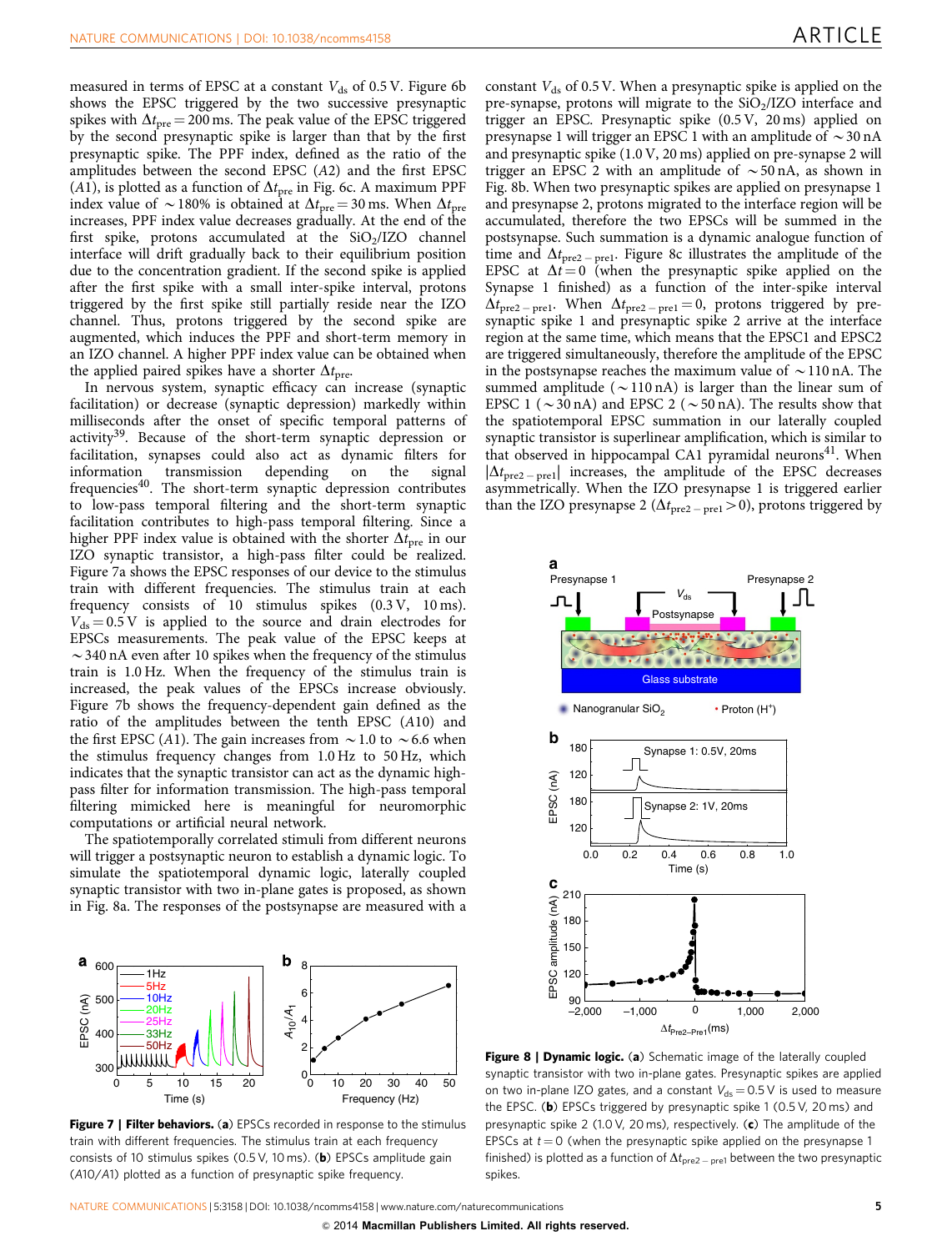presynaptic spike 2 will migrate to interface region later than that triggered by presynaptic spike 1. Thus, the amplitude of EPSC at  $\Delta t = 0$  is equal to the peak amplitude of EPSC1. At the end of the presynaptic spike 2, protons accumulated at the  $SiO<sub>2</sub>/IZO$ channel interface will drift gradually back to their equilibrium position due to the concentration gradient. When IZO synapse 1 is triggered later than IZO Synapse 2  $(\Delta t_{\rm pre2-prel} \! < \! 0)$ , the protons triggered by presynaptic spike 1 will be augmented with that triggered by presynaptic spike 2. When  $\Delta t_{\rm pre2-prel}$  is increased, more and more protons triggered by presynaptic spike 2 will drift back to their equilibrium position. Thus, the number of protons accumulated at the interface will decrease. Therefore, EPSC value at  $\Delta t = 0$  will decrease gradually as a function of  $\Delta t_{\rm pre2-pre1}$ .

Artificial synaptic network. As shown in Fig. 9a, synaptic network with multiple presynaptic inputs and multiple postsynaptic outputs can be fabricated on the proton conducting electrolyte film by a simple process. Here we should point out that all presynapses and postsynapses are all intercoupled. Hence, our laterally coupled device configuration is very interesting for synaptic network construction. Thanks to the strong lateral in-plane protonic/electronic coupling effect, no intentional hard-wire connection is needed. To check that all lateral presynapses can be coupled to the postsynapses, EPSCs stimulated by spikes from five presynapses with different distance (d) were measured. Presynaptic spikes (0.5 V, 10 ms) are applied on different in-plane gate electrodes and a constant  $V_{ds}$  of 1.0 V is applied between the source/drain electrodes. As shown in Fig. 9b, a high EPSC peak value of  $\sim$  630 nA is measured when  $d = 500$  um. The EPSC peak value decreases when  $d$  is increased. When  $d$  is increased to  $\sim$  3.2 mm, the measured EPSC peak value is reduced to be  $\sim$  370 nA. The results obtained here suggested lateral presynapses with different  $d$  have different synaptic weights, which is interesting for synaptic network construction. Distance-dependent PPF behaviour is also studied. Two presynaptic spikes (0.3 V, 10 ms) are applied on five presynapses (IZO gates) with different distances. The inter-spike interval  $(\Delta t_{pre})$  is set to be 100 ms. The response of the postsynaptic (IZO channel) is measured at a constant  $V_{ds}$  of 0.5 V. The PPF index is plotted as a function of d, as shown in Fig. 9c. A maximum PPF index value of  $\sim$  143% is obtained when  $d = 450 \,\mu$ m. When d is increased to  $\sim$  3.2 mm, the



Figure 9 | Artificial synaptic network. (a) Schematic image of the artificial synaptic network with multiple in-plane gates (presynapses) and multiple IZO channels (postsynapses) fabricated on P-doped  $SiO<sub>2</sub>$  electrolyte films. (b) Presynapse to postsynapse distance-dependent EPSCs of the laterally coupled synaptic network. (c) The PPF index plotted as a function of the presynapse to postsynapse distance.

PPF index is reduced to  $\sim$  133%. Hence, our results indicate that PPF can be stimulated by all lateral presynapses, and PPF index shows a distance-dependent weight.

### **Discussion**

Proton migration triggered by the gate pulse results in the establishments of the inter-coupling between the in-plane gates and the self-assembled IZO channels. Each lateral IZO gate and each IZO channel with IZO source/drain can be regarded as presynapse and postsynapse, respectively. In such artificial synaptic network with multiple presynaptic input terminals, the synaptic weights of the self-assembled IZO channels are spatiotemporally dependent on the spikes applied on the multiple presynaptic inputs. The synaptic arrays proposed here can be used as the building blocks for neuromorphic computations. It should be noted here that the temporal magnitude of our proposed IZO synaptic transistor is larger than that in a biology system[39.](#page-6-0) First, the larger temporal magnitude is due to the wider spike duration time. The minimum spike duration time is 10 ms for Keithley 4200 used for our data measurement. In the future, the temporal magnitude can be improved by reducing the spike duration time down to 1.0 ms. Second, the distance between presynapse and postsynapse is in the order of  $500 \mu m$ , and the time for proton migration is long. If the distance is scaled down to  $10 \mu m$ , the temporal magnitude can be also greatly reduced. At last, increasing the proton conductivity of  $SiO<sub>2</sub>$  electrolyte can also reduce the temporal magnitude.

In summary, laterally coupled IZO-based synaptic transistor network was fabricated on a nanogranular P-doped  $SiO<sub>2</sub>$ electrolyte film. A strong lateral electrostatic coupling effect was observed due to proton migration in the P-doped  $SiO<sub>2</sub>$  electrolyte film. PPF, dynamic filter function and spatiotemporal signal processing are successfully mimicked. Such oxide-based synapse network proposed here is interesting for synaptic electronics and building neuromorphic systems.

#### Methods

Fabrication of laterally coupled IZO synaptic transistors. Laterally coupled IZO synaptic transistors were fabricated on glass substrate at room temperature. First, phosphorus (P)-doped nanogranular  $SiO<sub>2</sub>$  films were deposited on glass substrates by plasma-enhanced chemical-vapour deposition (PECVD) using SiH4/PH3 mixture (95%  $SH_4 + 5% PH_3$ ) and  $O_2$  as the reactive gases and Ar as plasma enhancement gas. Ratio frequency power is  $\sim$  100 W and working pressure is  $\sim$  30 Pa. The flow rates of the SiH<sub>4</sub>/PH<sub>3</sub> mixture (95% SiH<sub>4</sub> + 5% PH<sub>3</sub>), O<sub>2</sub> and Ar are 10 sccm, 60 sccm and 60 sccm, respectively. The thickness of the P-doped nanogranular SiO<sub>2</sub> films is  $\sim$  820 nm. Then, IZO patterns were deposited on the P-doped nanogranular SiO<sub>2</sub> films by radio frequency magnetron sputtering IZO target in pure Ar ambient with a nickel shadow mask, as shown in [Fig. 4a](#page-2-0). Ratio frequency power, Ar flow rate and chamber pressure are 100 W, 14 sccm and 0.5 Pa, respectively. When the distance between the patterns is  $80 \,\mu m$ , a thin IZO channel can be self-assembled between the IZO source and drain electrodes due to the reflection of IZO nanoparticles at the mask edge and dimensional extention by IZO nanoparticles with a low incident angle. The thickness of the self-assembled IZO channel layer can be controlled by the distance between metal mask and the substrate. When the distance between the patterns is as large as  $300 \,\mu m$ , no connected channel layer can be obtained and the isolated IZO patterns are used as the in-plane gates.

Microstructure characterizations of P-doped SiO<sub>2</sub>. For microstructure characterization, P-doped  $SiO<sub>2</sub>$  electrolyte films were also deposited on a polished Si (100) wafers and Cu TEM grids. Field-emission scanning electron microscopy (FE-SEM, S-4800) and transmission electron microscopy (TEM, JEM-2100) were used for structural characterization of the nanogranular P-doped  $SiO<sub>2</sub>$  electrolyte films.

Electrical measurements. Proton conductivity and frequency-dependent capacitances of the P-doped SiO<sub>2</sub> electrolyte films were characterized by a Solartron 1260A Impedance Analyzer in air ambient with a relative humidity of  $\sim$  50%. Electrical performance of the transistors and synaptic functions were measured by a semiconductor parameter characterization system (Keithley 4200 SCS) under a relative humidity of  $\sim$  50%. Presynaptic spikes are applied on the in-plane gate electrodes, and post-synaptic current output is measured by applying a small